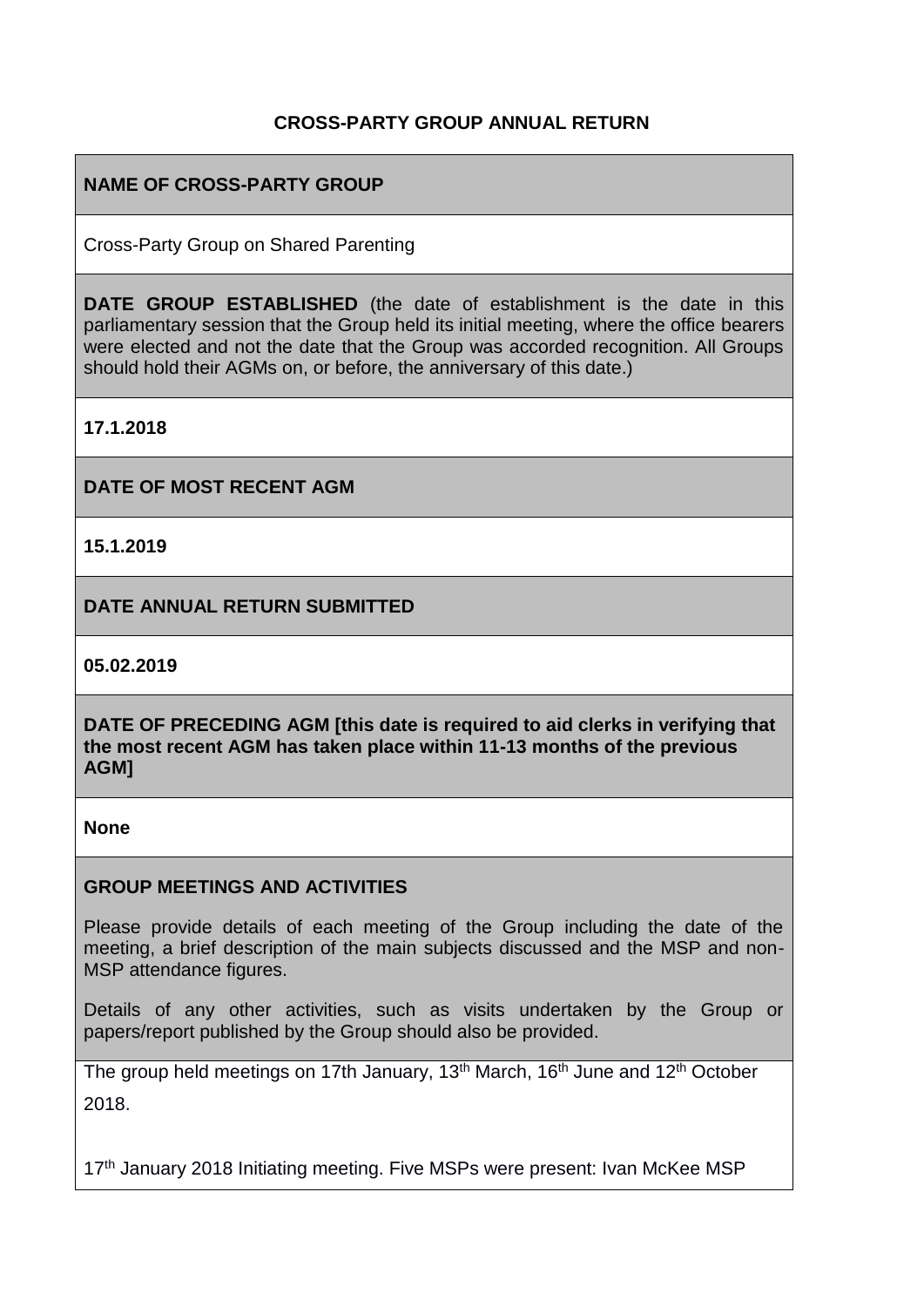(Chair), Gillian Martin MSP, Bob Doris MSP, Adam Tomkins MSP, Finlay Carson MSP. Apologies received from Kate Forbes MSP and Andy Wightman MSP. 14 others attended and 4 sent apologies.

The meeting discussed the aims and objectives of the group and drafted and application tot he Standards Committee. The meeting also identified a work programme for future meetings. The meeting confirmed the name of the group, elected office bearers and FNF Scotland as secretariat.

13<sup>th</sup> March 2018 meeting. Two MSPs were present: Gillian Martin MSP and FinlayCarson MSP. Apologies were received from Ivan McKee MSP, Adam Tomkins MSP, Andy Wightman MSP, Kate Forbes MSP.

11 members attended and apologies were received from 8 more.

The meeting was given a presentation entitled "Where's the 'overnight care' daddy? Fathers and father figures in family statistics and research" by Rebecca Goldman from the Fatherhood Institute. Ian Maxwell presented a paper on statistics on shared parenting in Scotland and the meeting heard from Line Knudsen from GUS (Growing Up in Scotland on changes to its data gathering.

12<sup>th</sup> June 2018 meeting. Four MSPs were present: Ivan McKee MSP, Adam Tomkins MSP, Kate Forbes MSP and Willie Coffey MSP. Apologies were received from Gillian Martin MSP, Finlay Carson MSP, Bob Doris MSP, Andy Weightman MSP.. 13 members were present and apologies were received from 9 more. The meeting was given a presentation by Simon Stockwell and Hannah Frodsham, members of the Scottish Government Family and Property team conducting the Review of Part 1 of the Children (Scotland) Act 1995 and creation of a family justice modernisation strategy. This was followed by a contribution on "*Lessons from Australia: existing family justice system and their current Family Law Review"* by Dr David Curl, CEO of For Kids Sake.

2<sup>nd</sup> October 2018 meeting. Five MSPs were present: Gillian Martin MSP, Bob Doris MSP, Finlay Carson MSP, Joan McAlpineMSP and Rona Mackay MSP. Apologies were received from Jeremy Balfour MSP and Andy Wightman MSP. 12 members were present and apologies were received from 9 more.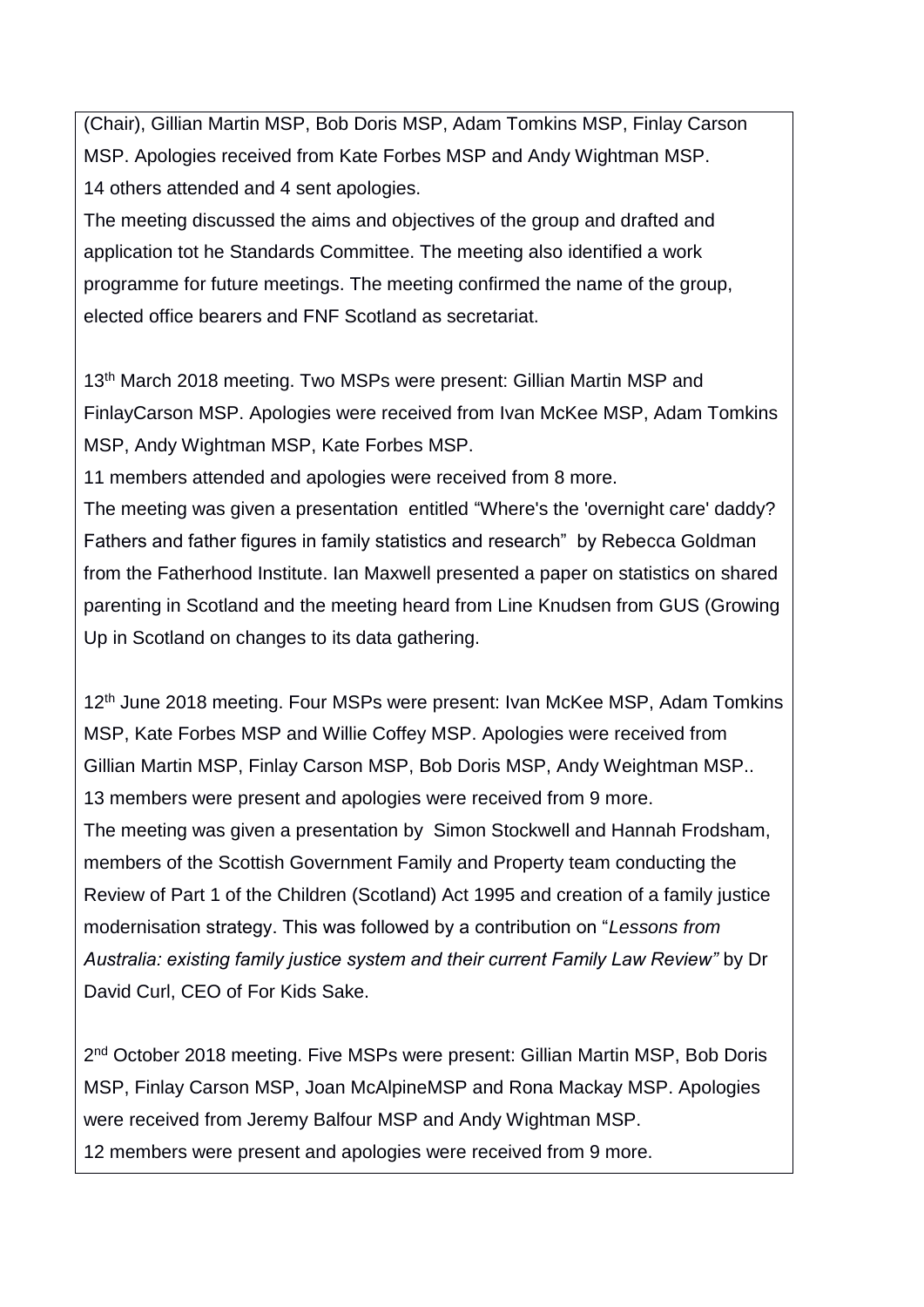The meeting was given two presentations on parental involvement in education. First, Craig Flunkert and David Leitch from the Scottish Government learning Directorate talked the group through 'Learning Together' the recently published National Action Plan on Parental Involvement, Parental Engagement, Family Learning and Learning at Home. Then Alison Cameron, Head teacher at Elphinstone primary School, East Lothian, Sam Pringle from Fathers Network Scotland, and Gitit Kadar-Satat from Edinburgh University presented their experience on 'How Involving dads as well as mums can work and the results it can achieve'.

# **MSP MEMBERS OF THE GROUP**

Please provide names and party designation of all MSP members of the Group.

Gillian Martin (SNP),

Finlay Carson (Con),

Bob Doris (SNP),

Andy Wightman (Green),

Jeremy Balfour (Con),

Fulton MacGregor SNP

### **NON-MSP MEMBERS OF THE GROUP**

For organisational members please provide only the name of the organisation, it is not necessary to provide the name(s) of individuals who may represent the organisation at meetings of the Group.

| <b>Individuals</b> | Amanda Ward<br>Ellen Forson<br>Eoin Keane<br>Mrs Frances Byatt-Smith<br>James Jopling<br>Miranda Gray |
|--------------------|-------------------------------------------------------------------------------------------------------|
| Organisations      | <b>Families Need Fathers</b><br>Scotland,<br>Dads Rock,<br><b>Fathers Network Scotland</b>            |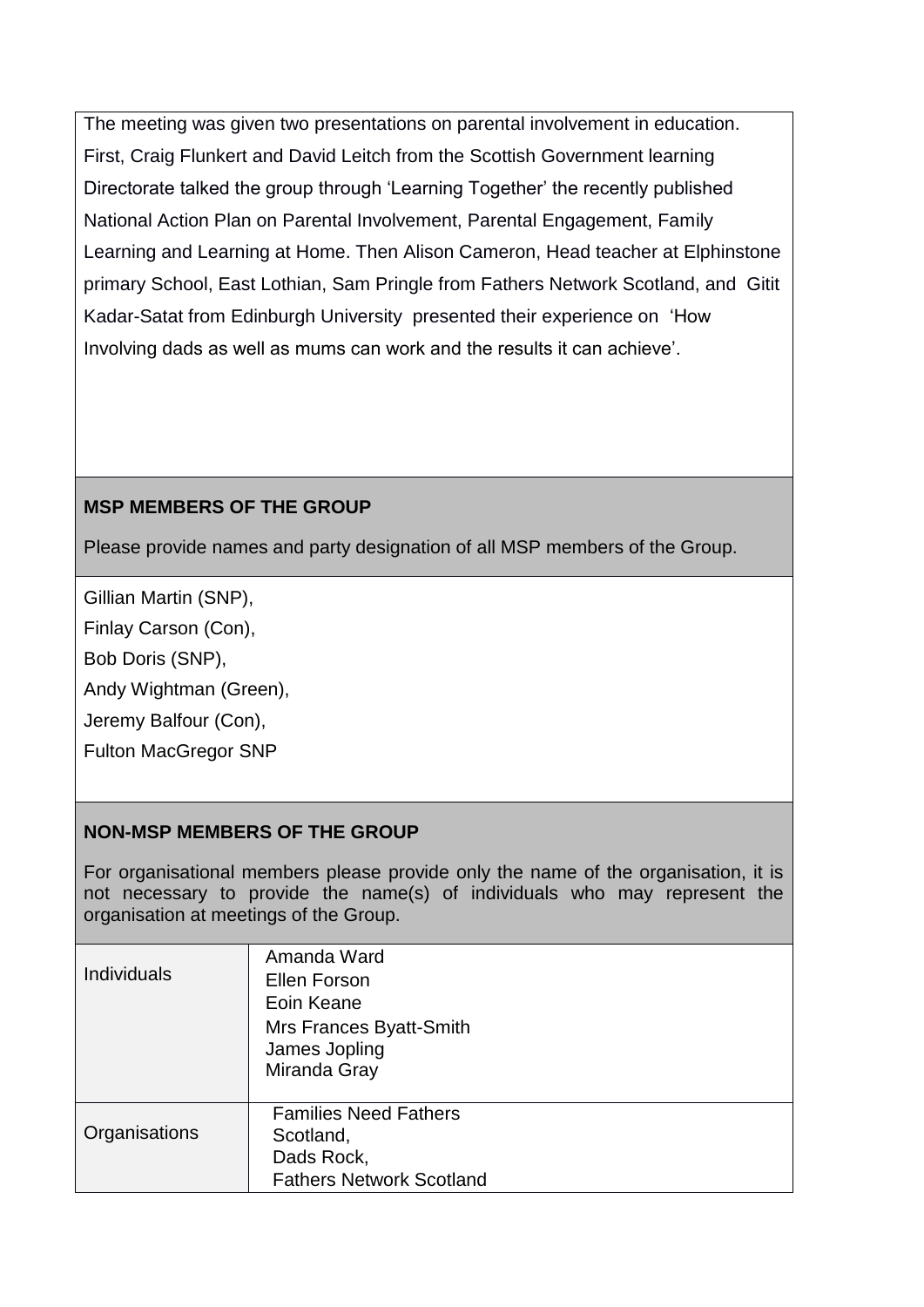| Men in Childcare<br><b>Midlothian Surestart</b><br><b>One Parent Families Scotland</b><br>The Spark<br><b>Families Outside</b><br><b>Circle Scotland</b><br><b>Parenting Across Scotland</b><br>Engender<br><b>Home Start</b><br>Men and Boys Initiative<br><b>Issy Shillinglaw Grandparents</b><br><b>Rights</b><br><b>Grandparents Apart</b><br><b>Families Need Fathers</b><br>Scotland<br>Dads Rock<br><b>Fathers Network Scotland</b><br><b>Relationships Scotland</b><br>Family Mediation West of<br>Scotland<br><b>Parent Network Scotland</b><br>Men in Childcare |
|---------------------------------------------------------------------------------------------------------------------------------------------------------------------------------------------------------------------------------------------------------------------------------------------------------------------------------------------------------------------------------------------------------------------------------------------------------------------------------------------------------------------------------------------------------------------------|
|---------------------------------------------------------------------------------------------------------------------------------------------------------------------------------------------------------------------------------------------------------------------------------------------------------------------------------------------------------------------------------------------------------------------------------------------------------------------------------------------------------------------------------------------------------------------------|

# **GROUP OFFICE BEARERS**

Please provide names for all office bearers. The minimum requirement is that two of the office bearers are MSPs and one of these is Convener – beyond this it is a matter for the Group to decide upon the office bearers it wishes to have. It is permissible to have more than one individual elected to each office, for example, coconveners or multiple deputy conveners.

| Convener               | <b>Fulton MacGregor MSP</b>            |
|------------------------|----------------------------------------|
| <b>Deputy Convener</b> | Gillian Martin MSP, Jeremy Balfour MSP |
| Secretary              | John Forsyth, FNF Scotland             |
| Treasurer              |                                        |